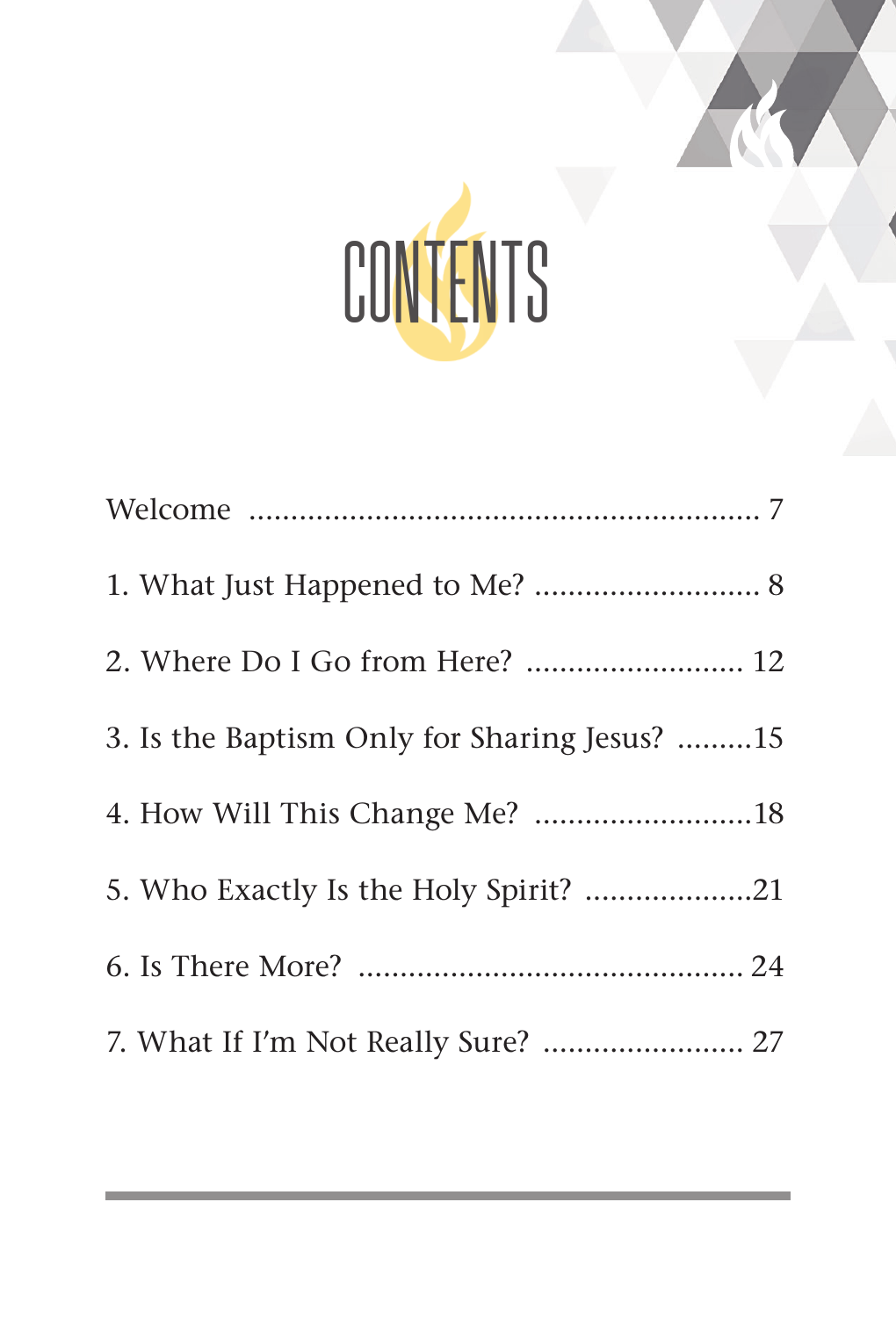*The goal of this booklet is to help people who have been recently baptized in the Holy Spirit to better understand this amazing experience.* 

*It is highly recommended that you ask a leader to answer questions and talk through everything you've learned after you complete this booklet.*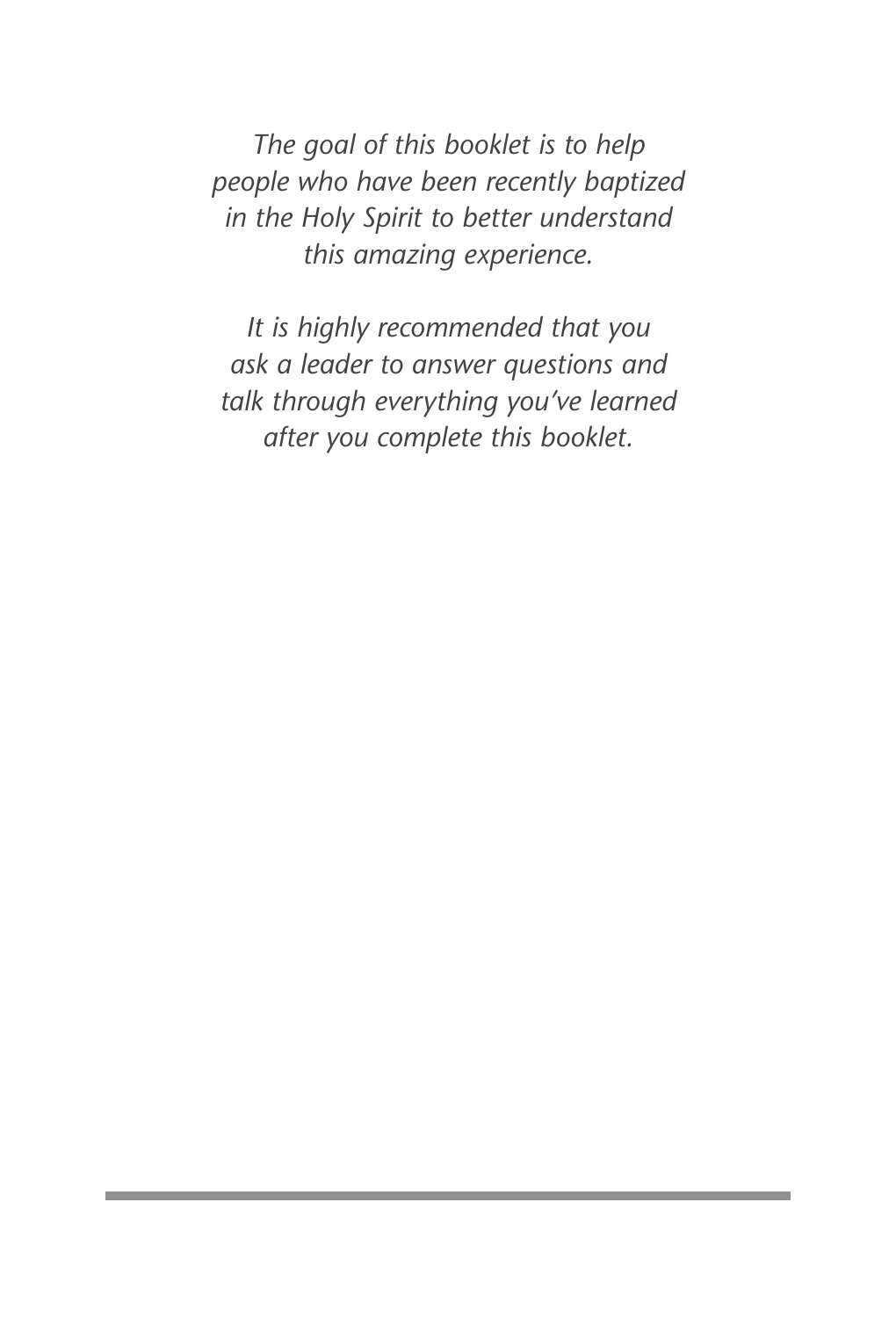# WELCOME

God is good! The baptism in the Holy Spirit is one of those experiences that happens in a moment but impacts the rest of your life. Congratulations on taking that amazing next step in your walk with Jesus! You've received this booklet because someone wants to help you understand what happened and where to go from here.

Many students walk away after receiving the baptism in the Holy Spirit thinking, *That was incredible, but now what?* This booklet will help you discover what to expect in the days, weeks, months, and years ahead. It's divided into seven short sections. Choose to read one each day for the next week or at your own pace. As you read, take time to think through what you read. Write down your thoughts and any questions you have. Then talk through your journey with the person who gave you this booklet. Now get ready to find the answer to the question "Now What?"

(*If you still have questions and aren't sure if you've been baptized in the Holy Spirit, skip ahead to page 27*.)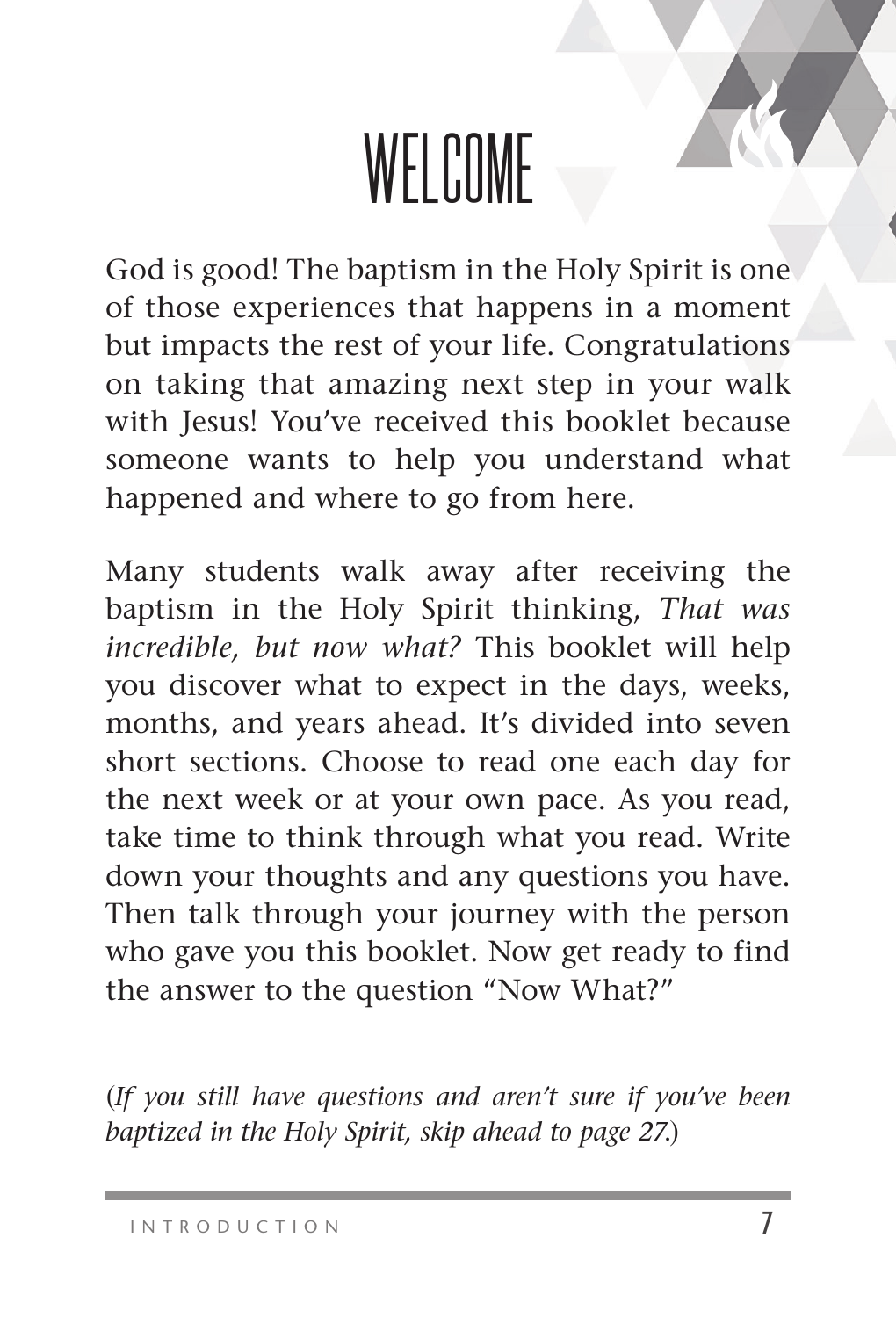## ן<br>ד ש WHAT JUST HAPPENED TO MF?

You're probably full of questions about what's ahead and what just happened! That's normal. The baptism in the Holy Spirit is a radical and lifechanging experience. To help you get started, let's talk about what just happened.

#### **THERE'S SO MUCH MORE!**

The Holy Spirit first came to live in you when you asked Jesus into your heart. This was part of your new birth and life as a Christian. But because of your deep desire to know God more, you took the next step when you received the baptism in the Holy Spirit. And as a result, you've opened the door to so many new things from God in your life!

To figure out what's ahead, it's good to start by understanding what happened. You were baptized in the Holy Spirit. Some people confuse the name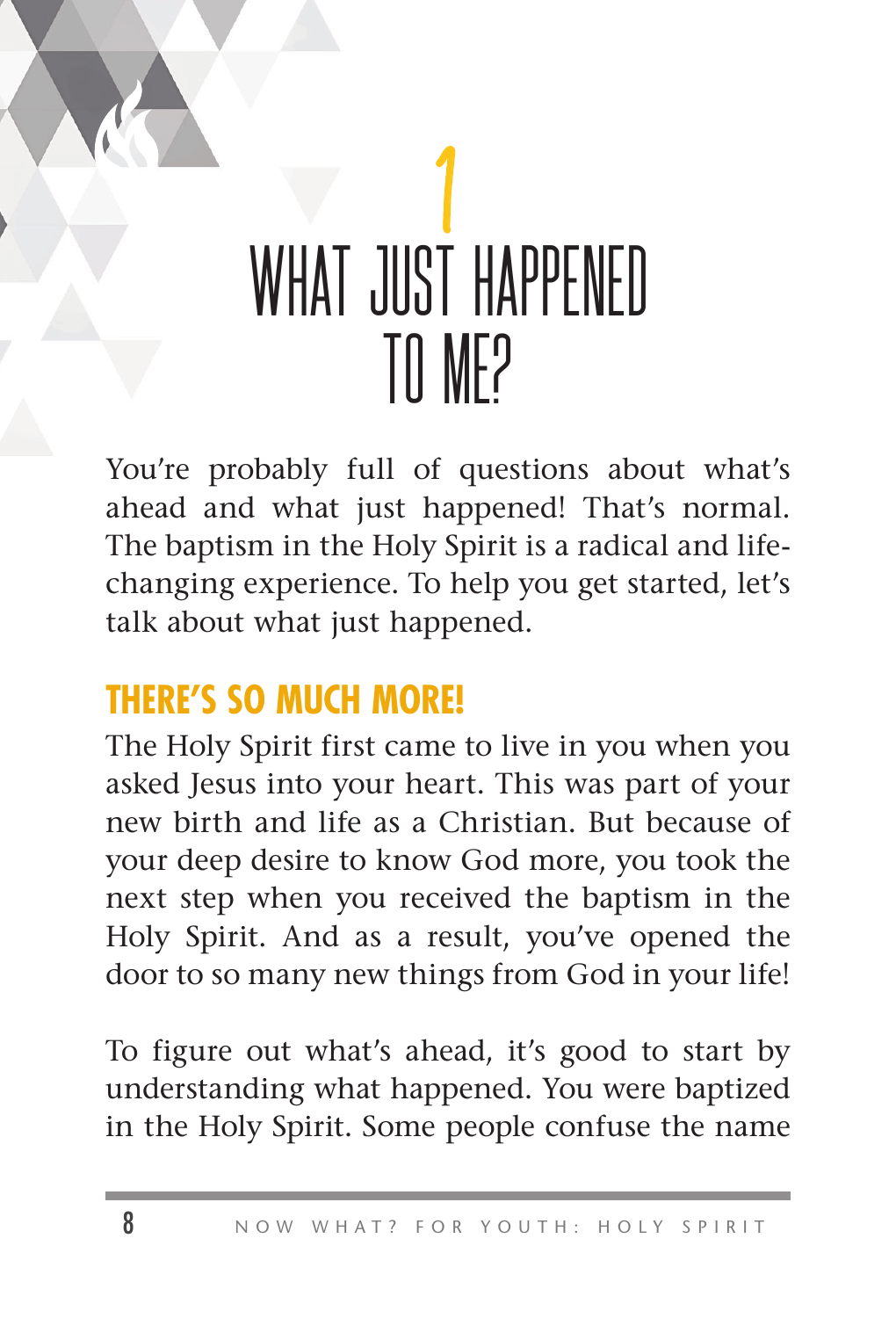of this experience with baptism in water, but they are both called *baptism* for a reason. When you're baptized in water, you are completely immersed in water. Every part of you is covered. But when you were baptized in the Holy Spirit, you allowed every part of you to be covered by the Holy Spirit. You've given Him access to every part of your life. And in return, He has amazing things in store for you!

**//** What are some ways you can imagine the<br>Choly Spirit positively impacting your life? Holy Spirit positively impacting your life?

### **THE GIFT THAT KEEPS ON GIVING**

Being a Christian isn't always easy. That's why the baptism in the Holy Spirit is such a gift—with the Holy Spirit you're never alone and He's always available. The Holy Spirit is your Helper and will be with you in stressful times. When you need help as you live for Jesus, He is ready and able.

The gift of the Holy Spirit is so important that before Jesus returned to Heaven, He explained to His followers how good it was that He was leaving so that the Holy Spirit would come.

 *Check it out in John 16:7.*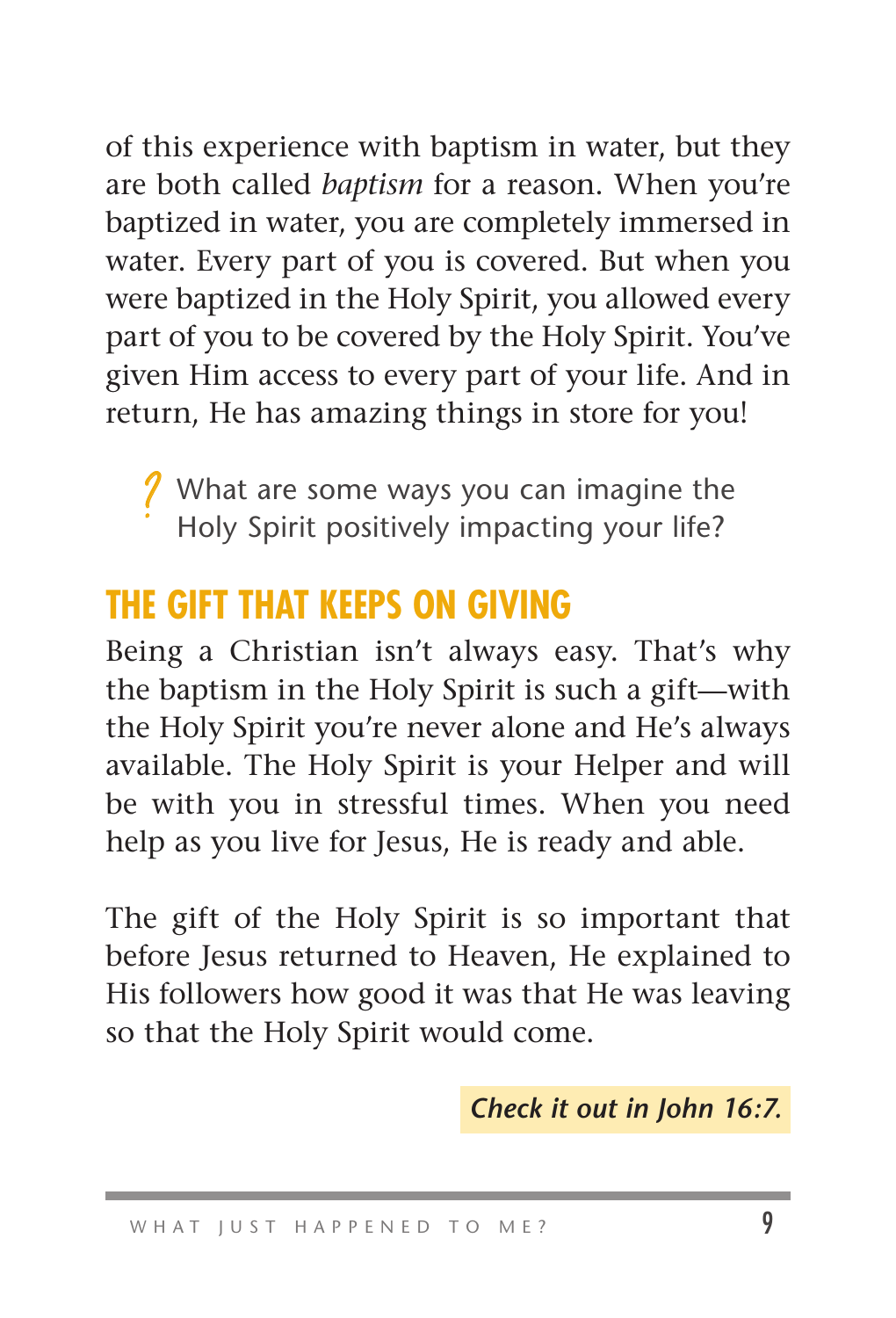### **THE FIRST BAPTISM IN THE HOLY SPIRIT**

To get a better hold on what happened to you, let's look at the first time some of the followers of Jesus received the baptism in the Holy Spirit. Jesus told them to wait for the Holy Spirit, and they did.

#### *Check it out in Acts 1:4–5.*

On a special holiday called the Day of Pentecost, the disciples and other followers of Jesus were together praying when something amazing happened. The Holy Spirit moved on them, and His presence was made known by the sound of a powerful wind and what appeared to be tongues of fire resting on each person. Then it happened their first physical response to the baptism in the Holy Spirit.

*All of them were filled with the Holy Spirit and began to speak in other tongues as the Spirit enabled them. Acts 2:4*

When the first followers of Jesus received the baptism in the Holy Spirit, they spoke in tongues. When we say *tongues*, we mean a language that the speaker doesn't know and hasn't learned—it